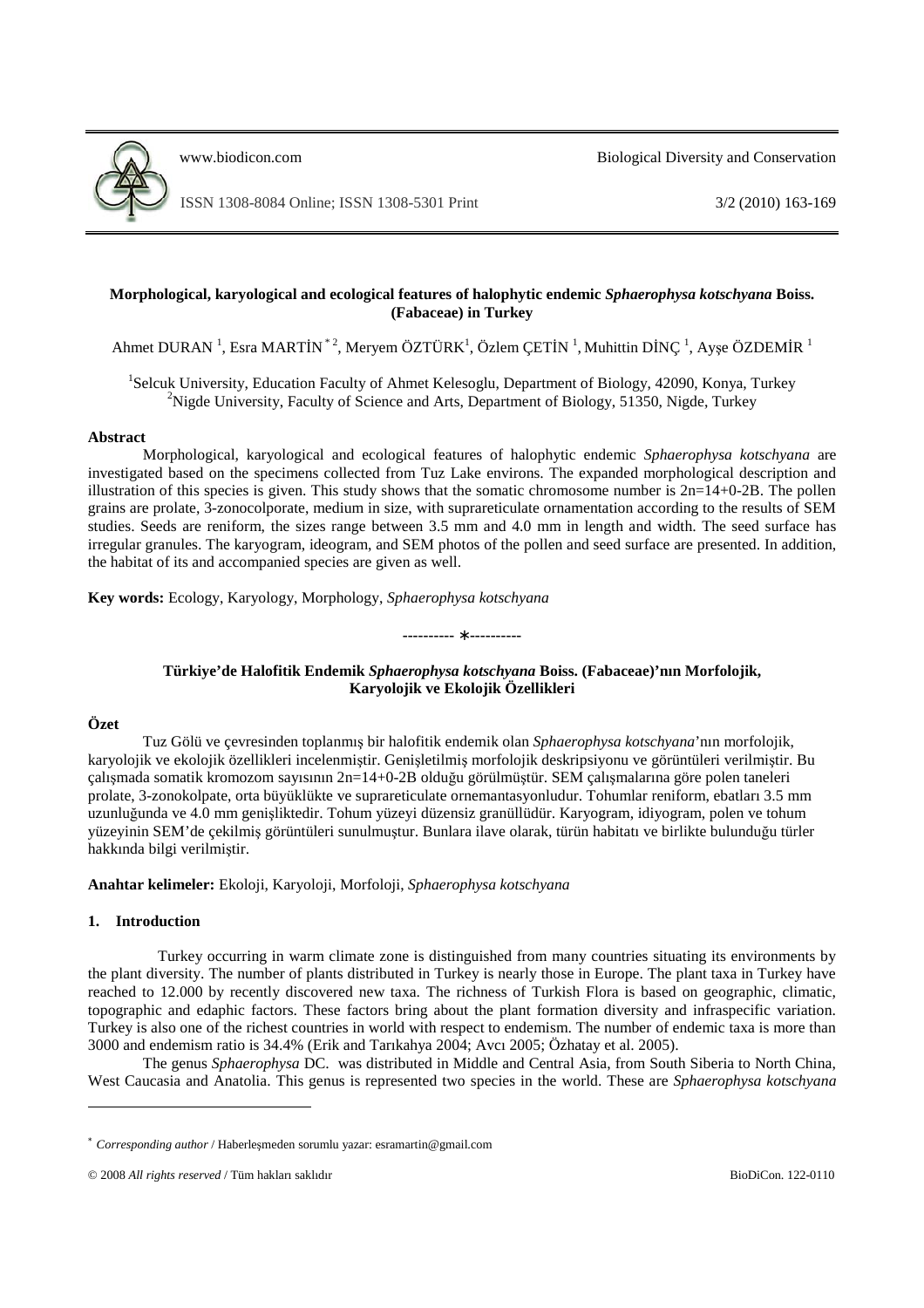Boiss. and *S*. *salsula* DC. (Polhill and Raven 1981). The first of these, *S*. *salsula*, grows in Iran, Russia, Azerbaijan and Syria, while *S*. *kotschyana* is endemic to Central Anatolia (Aytaç and Ekim 1996). According the Bern Convention, *S*. *kotschyana* is in under absolute preservation plant list (CITES 2008). There are a few studies on the genus *Sphaerophysa* as (Chamberlain 1970; Shiskin 1971; Aytaç and Ekim 1996).

True halophytes are plants that able to live under elevated salinities, but also vary in their salt content from slight to brackish to medium to severe to above seawater salinity. In general 2.500-3.000 species of halophytes are found in the world. Nearly 700 species are distributed in the Mediterranean climatic zone (Güvensen et al. 2006).

The ecosystem of which occur in the Tuz Lake and its surrounding is one of the halophyte steppe habitat and watering area where rarely important biological richness of Turkey has accommodate. Both in the South and in the Southwestern part of the Tuz Lake, there exists exceptional area that includes salty and fresh water marsh. There are 35 local endemic plants species which grows especially around Tuz Lake and its surrounding. In Central Anatolia vegetation are dry in summer season except for some perennial and halophyte plants. Most of the halophyte plants are C4 plants and their photosynthesis and growing is very fast. Halophyte plants can adapt to living and maintain growing up in the hardest ecological conditions such as: hot and cold weathers, drought, dryness, saltiness, mineral deficiency and high radiation. The halophyte plants that growing around the Tuz Lake basin shows considerable variation depends on the salt density of the soil. The variation of the edaphic features that the populations of different plants cause to be organized and the population confined like isobaric lines on a map. An observation from far away, halophyte and xerophyte zone plants can easily distinguish the higher areas around the Tuz Lake.

*Sphaerophysa kotschyana* is closely related to *S*. *salsula*. It mainly differs from *S*. *salsula* because it has stipules 2-9 mm long (not c. 2 mm), calyx 5-7 mm long (not 4-5 mm), corolla purplish-pink to violet (not red), ovary glabrous (not short appressed hairs, seeds 3.5-4 mm long (not c. 1.5 mm) (Davis 1970; Shiskin 1971).

In this study, *S. kotschyana* which naturally grows in surrounding of the Tuz Lake were investigated as morphological description, ecological features, pollen and seed micromorphologies and karyology.

#### **2. Materials and methods**

Plant samples were collected from Tuz Lake environs. The specimens are dried according to standard herbarium techniques and stored at Selcuk University Education Faculty Herbarium. The collecting locality of the species as follows; morphology and pollen; B4 Konya: Tuz Lake, between Gölyazı-Tersakan, 945 m, 27.05. 2006, roadsides, field margins, 38º35.821'N, 33º07.170'E, *A.Duran 7149* (S.Ü. Education Fac. Herb.); morphology; Konya: Cihanbeyli, between Gölyazı-Tuz Lake, c. 15. km, 922 m, 12.06.2006, 38º32.389'N, 33º20.418'E, salt steppe, *A.Duran*, observation; morphology, seed and karyology; Aksaray: Eskil, 930 m, 30.04.2006, 38º24.319'N, 33º24.543'E, *A.Duran 7135* (S.Ü. Education Fac. Herb.); morphology; Ankara: Sereflikoçhisar, Kaldırım Tuzlası, 910 m, 27.05.2006, salt steppe*, A.Duran*, observation.

These specimens are used for morphological and palynological studies. For the morphological studies, at least ten specimens are investigated, and morphological description of the species was expanded. Palynological investigations are made by both light microscope and scanning electron microscope. For light microscope studies, the pollen slides were prepared according to the Wodehouse technique (Woodehouse 1935). Pollen grains are dissected from herbarium specimens and placed on a clean microscope slides. Glycerin-gelatin with basic fuchsine was placed on pollen and allowed to melt and mixed by a clean pin to get scattered pollen grains. All measurements are determined on at least thirty pollen grains. The pollen grains are also directly placed on prepared stubs and covered with gold for SEM studies. Photographs are taken with SEM. Pollen terminology follows in literature (Erdtman 1960; Punt et al. 1994).

The seeds are examined and photographed under SEM like the pollen. Mitotic chromosome preparations were prepared from root meristems obtained from germinating seeds. Root tips pretreated for 16 h in  $\alpha$ monobromonaphthalene at 4°C, fixed in 3:1 absolute alcohol-glacial acetic acid, then the root tips were hydrolyzed with 1 N HCl for 3 minutes at 60°C an overnight and stained 2% aceto-orcein for 2h at room temperature. Stained root tips were squashed in a drop of 45% acetic acid and permanent slides were made by mounting in Depex. At least 20 counts from seven to ten individuals were made to verify the observations. We examined slides under Olympus BX–50 Photomicroscope using an oil immersion objective (100X). Photographs were taken with the same microscope. The karyogram and ideogram were prepared with measurements taken on enlarged micrographs of five well spread metaphase plates. Chromosome measurement and karyotype were calculated with Bs200Pro Image Analysis Software. Ideogram of species was arranged in order of decreasing length.

## **3. Results**

#### *3.1. Sphaerophysa kotschyana Boiss. (Figures 1- 2).*

*3.2. Description*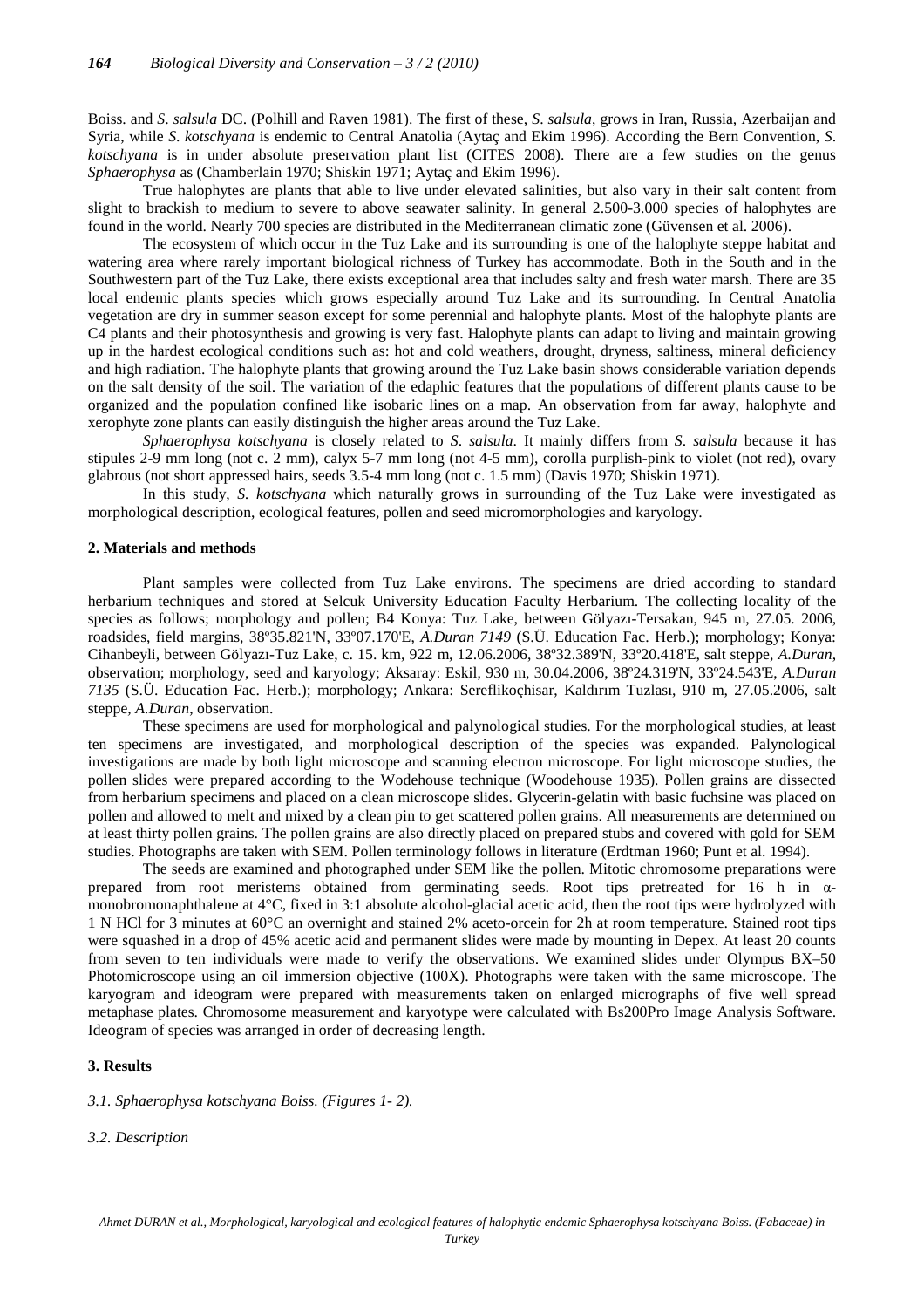Perennial herbs. Plant 20-30 cm tall, ± erect, ± sparsely adpressed bifurcate hairs. Stems slightly striate, 2-3 mm diam. below, densely branched at base or middle part. Leaves alternate, imparipinnate; leaflets 4-8 paired, cuneateoblong, apex truncate, 5-15 x 2-6.5 mm. Stipules paired, adnate, triangular-lanceolate, membraneceous at margins, 2-9 x 0.5-3 mm, gradually decreasing in size upwards, sparsely bifurcate hairs. Peduncles quadrangular, 5-11 cm. Inflorescence axillary, raceme, 5-12 flowered. Flowers pedicellate. Pedicels 2-5 mm, bracteates, 1-2 mm. Bracteoles sparsely hairy, 0.5-1 mm. Calyx campanulate, 5-7 mm long, sparsely pubescent especially at mouth outside and inside, teeth subequal, triangular ovate to lanceolate, acute 1.5-2.5 mm long. Corolla generally purplish-pink to violet, 15-20 mm. Standard flabellate, 1.3-1.7 x 1.4-1.6 cm; wings oblanceolate, 1.5-1.6 x 0.45-0.55 cm; carina clawed, 1.4-1.8 cm long; claw 0.9-1.2 cm long, with 1-2 mm long auricles at base; limb narrow, 4-5 mm long. Stamens diadelphous. Ovary glabrous. Ripe fruit strongly inflated, indehiscent, oblong-ellipsoid, membranous with 10-12 mm stipe and curved 6-7 mm long style, conspicuously parallel veined. Veins branched, dark green arising from the sture. Seeds 5-8, asymmetric reniform,  $3.5-4 \times 3.5-4$  mm,  $\pm$  smooth, dark brown (Stearn 1996).



Figure 1. Habitus of *Sphaerophysa kotschyana*



Figure 2. Mature fruits of *Sphaerophysa kotschyana*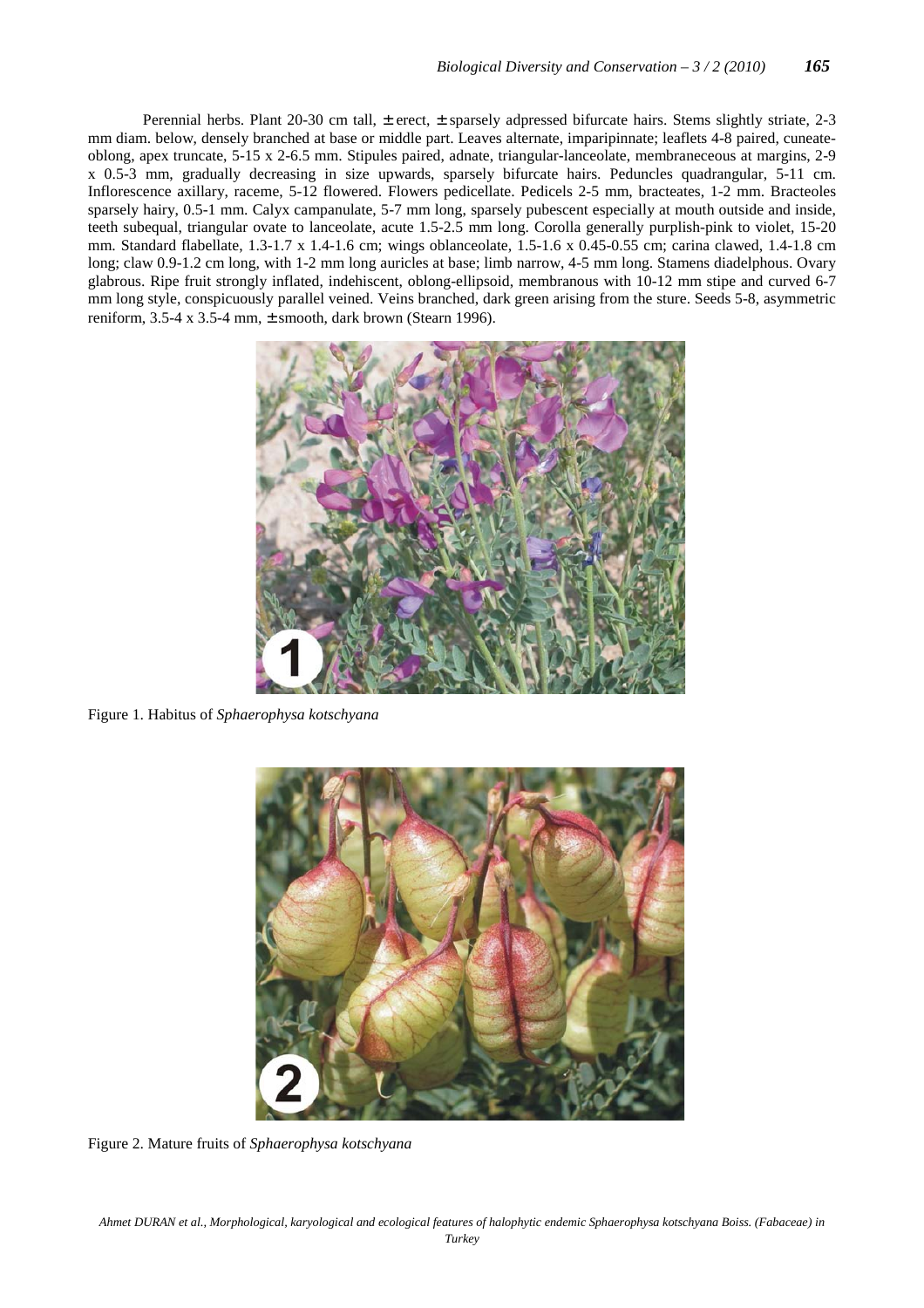### *3.3. Seed characteristics*

The seeds of *Sphaerophysa kotschyana* are asymmetric reniform, on the average, 3.5-4.0 mm long and wide, with an outgrowth about the middle of the sinus. The seed surface is irregular ornamentation Figures 3-4. Epicuticular wax was observed on the surface layer of the seed coat. In microphotographs, its surface features are randomly granulate to slightly roughened.



Figure 3-6. SEM micrographs of the seed coat surfaces and the pollen grains of *Sphaerophysa kotschyana*. Seed: (3) general shape, (4) seed coat surface; pollen grains: (5) general view, (6) wall detail

### *3.4. Pollen morphology*

The pollen of *Sphaerophysa kotschyana* are monad, medium sized, 3-zonocolporate. Polar axis (P) is between 27-30  $\mu$ m, equatorial axis (E) 16-19  $\mu$ m and P/E ratio 1.52-1.66. In the equatorial view, the shape of pollen grain is prolate. The pollen is triangular-obtuse-convex to circular in polar view. The exine thickness is between 1.30-1.45 µm. The exine ornamentation is suprareticulate Figures 5-6.

# *3.5. Karyological features*

The chromosome number and morphology of *Sphaerophysa kotschyana* has been studied for the first time. The somatic chromosome number of the species was determined to be  $2n=14+0-2B$  (Figure 7). The basic chromosome number for this species is x=7. The total chromosome length is between 1.33-2.22  $\mu$ m. The total length of the haploid set is 11.83 µm. In addition to somatic number, homologous chromosome pairs were also determined through total length of each chromosome for each slide. However, it was impossible to determine the position of centromers and karyotype formula, because the chromosomes of this species invariable very small. The ideogram and karyogram are given in Figures 8-9.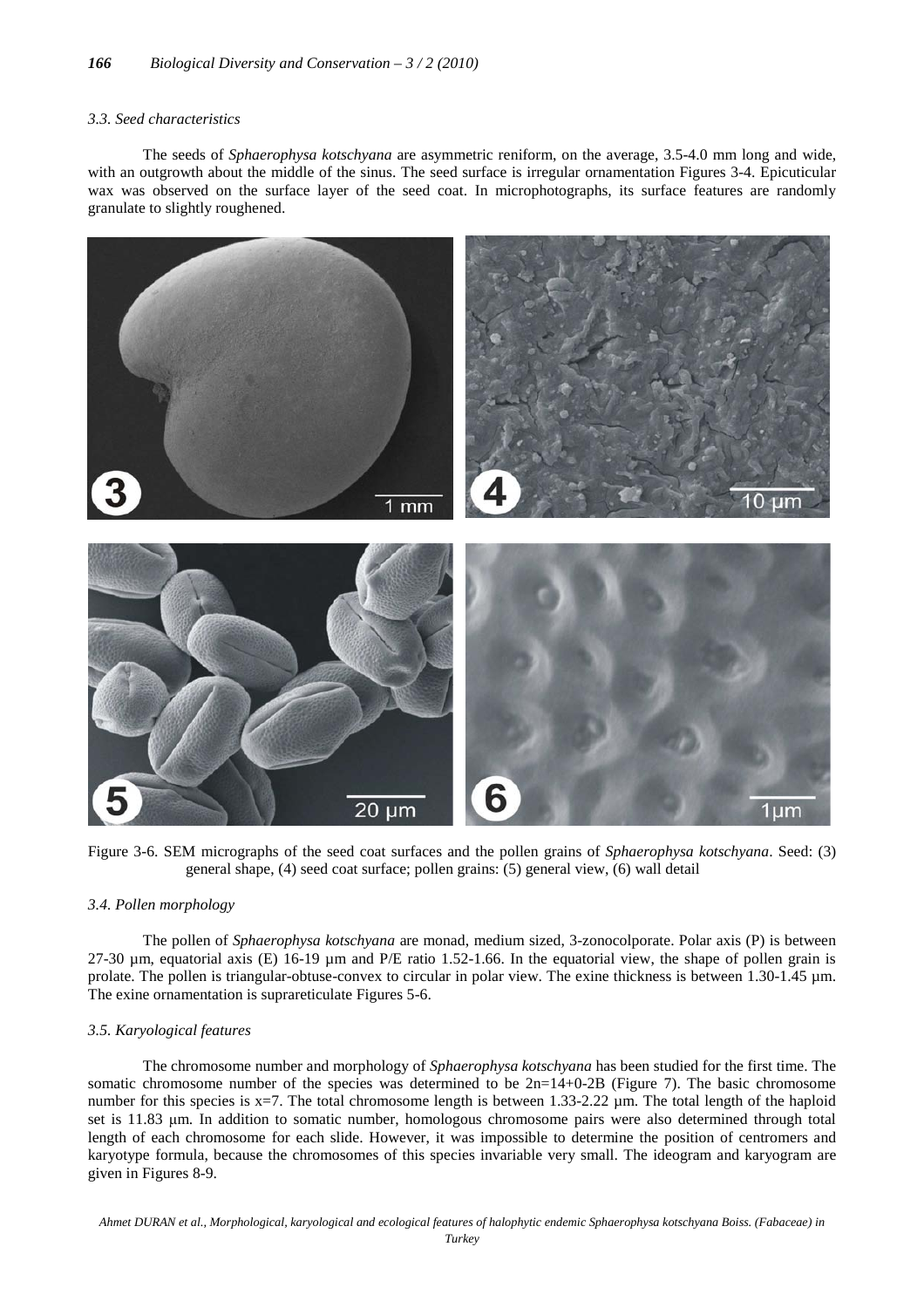

Figure 7. Metaphase chromosomes of *Sphaerophysa kotschyana* Bar: 5 µm.



Figure 8. Ideogram of *Sphaerophysa kotschyana*



Figure 9. Karyogram of *Sphaerophysa kotschyana*

# *3.6. Ecology*

*Sphaerophysa kotschyana* an endemic species of Turkey and Irano-Turanian element. It grows on salty marsh and salty steppe in mainly Central Anatolia. The species found growing with *S. kotschyana* include *Frankeria hirsuta* L., *Leymus cappadocicus* (Boiss. & Bal.) Melderis, *Halimione portulacoides* (L.) Allen, *Panderia pilosa* Fisch. & C.A.Mey., *Camphorosma monspeliaca* L., *Ferula halophila* Peşmen, *Achillea wilhemsi* C.Koch., *Centaurea drabifolia* Sm., *Limonium iconicum* (Boiss. & Heldr.) O.Kuntze, *Limonium anatolicum* Hedge, *Astragalus ovalis* Boiss. & Bal., *Anthemis fumariifolia* Boiss., *Scorzonera hieraciifolia* Hayek, *Centaurea bornmulleri* Hausskn. ex Bornm., *Aeluropus littoralis* (Gouan) Parl., *Prangos meliocarpoides* Boiss. The geographical distribution map of *Sphaerophysa kotschyana* is given Fig. 10.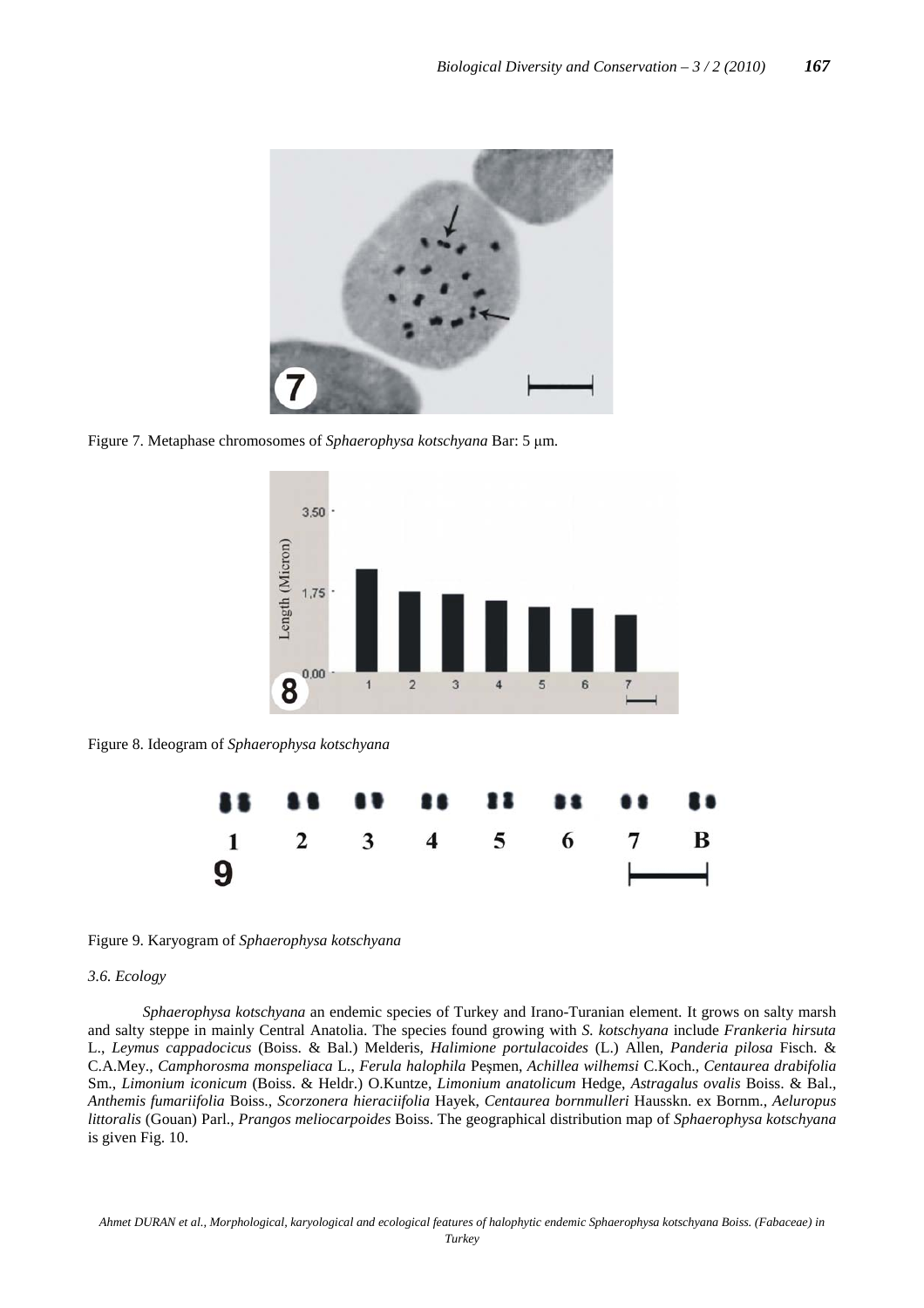

Figure 10. The geographical distribution map of *Sphaerophysa kotschyana*

# *3.7. Status*

The *Sphaerophysa kotschyana* species placed in VU (Vulnerable) status (Ekim et al. 1989). Nevertheless, the places where it grows are small areas of  $100 \text{ m}^2$  or less. The great majority of such areas are in use as agricultural land. It seems that *S. kotschyana* is adapted in such areas. For these reasons, it would be correct to change the status of the plant Vulnerable to the" lower risk near threatened (Lrnt) category of IUCN (IUCN 1994; Aytaç and Ekim 1996). Now, It should be graded as Near Threatened (NT) (IUCN, 2001), because of its local distribution and rather a small population size.

## *3.8. Economic use*

In Turkey the great majority of members of the family Fabaceae are used as animal fodder. But there is no record of *Sphaerophysa kotschyana* used (Aytaç and Ekim 1996). The *S. salsula* is one of the widely cultivated plants in U.S.A. This species is using as a medical plant and erosion control. Roots are used for the preparation of medicaments used in gynaecology (Hanelt 2001).

#### **4. Discussion**

*Sphaerophysa kotschyana*, known in the Flora of Turkey from only one locality, has now been represented from ten separate and widely-scattered areas. The following are the collection sites: Afyon, Sultandağı; Ankara, Şereflikoçhisar; Kayseri, Everek; Kayseri, Develi; Denizli, Çardak; Afyon, Dazkırı; Konya, Aslım marhes; Konya, Ereğli; Konya, Cihanbeyli; Aksaray, Eskil. The geographical distribution of the *S*. *kotschyana* is mapped (Fig. 10). *S*. *kotschyana* grows in salt marshes, salt steppe, and in fields which are within such areas (Aytaç and Ekim 1996).

*Sphaerophysa kotschyana* was introduced to science world by Edmond Boissier in 1872 (Chamberlain 1970). But the description of this species is very insufficient. Its description was emended with field observation and herbarium materials. But also seed morphology features and mature fruit, seed characteristics which were unknown in Flora of Turkey are described in the present study. Ripe fruits are strongly inflated, oblong-ellipsoid, membranous, with 10-12 mm stipe and curved, with 6-7 mm style, with conspicuously parallel veined. The veins are branched and dark green. Seeds number are 5-8, asymmetric reniform,  $3.5-4 \times 3.5-4 \text{ mm}$ ,  $\pm$  smooth and dark brown.

The seeds and pollen of *S. kotschyana* are examined by SEM, and its seed surface has irregular ornamentation. The pollen characteristics are monad, 3-zonocolpate, and the shape of pollen grain is prolate and the exine ornamentation is suprareticulate.

The somatic chromosome number of *S. kotschyana* was determined to be 2n=14+0-2B. The basic chromosome number for this species is  $x=7$ . The total chromosome length is between 1.33-2.22  $\mu$ m. The total length of the haploid set is 11.83 µm. The morphological characters of the genus *Sphaerophysa* are similar with the genus *Colutea* L*.* The diploid chromosome number of *Colutea* was reported  $2n=16$ , the basic chromosome number for this species is  $x=8$ (Slade 1953). The diploid chromosome number of *S. kotschyana* 2n=14+0-2B, the basic chromosome number for this species is x=7 and differentiated from the genus *Colutea*.

In this scope of study, we discussed the ecological properties of *Sphaerophysa kotschyana* that are naturally grown in the Tuz Lake basin. Besides, in this study determined the karyological properties and the micromorphologies pollen and seed of the *S. kotschyana*.